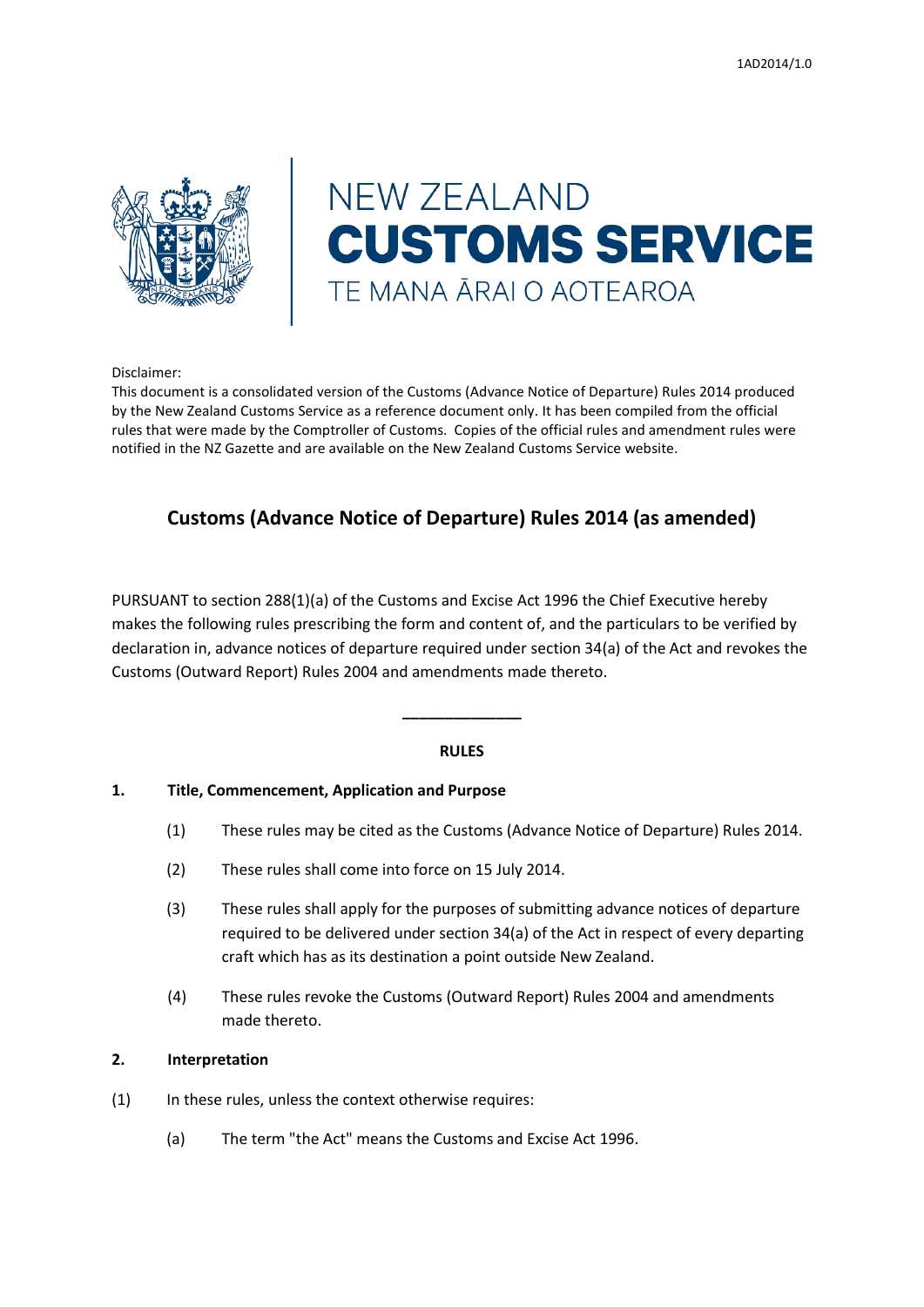- (b) Any terms used in these rules which are defined in section 2 of the Act shall have the meanings given to them by that section.
- (c) "Commercial cargo" means all goods, except the personal effects of crew and passengers and stores for craft, carried or to be carried in or on any craft to a point outside New Zealand whether in the course of international trade or for the sale and supply of those goods.
- (d) "Small craft" means any ship or boat not used for hire or reward (for example privately owned and operated yachts and launches).

## **3 Form and Content of Advance Notices of Departure**

Every advance notice of departure required under section 34(a) of the Act shall be in any one of the following forms:

- (a) For ships or boats (other than small craft):
	- i. In Electronic Message Format E6 if made using the JBMS and must contain the particulars specified in that form, accompanied by any applicable supporting documents as the chief executive may require; or
	- ii. In Form C2 in all other cases and must contain the particulars specified in that form, accompanied by any applicable supporting documents as the chief executive may require;
- (b) In Form C2A for aircraft and must contain the particulars specified in that form, accompanied by any applicable supporting documents as the chief executive may require;
- (c) In Form C2B for small craft and must contain the particulars specified in that form, accompanied by any applicable supporting documents as the chief executive may require.

#### **4. Provide answers and make declaration**

The person making an advance notice of departure in any form specified under rule 3 must provide the answers pertaining to all matters as are required in or by that form and where the form requires a declaration to be made make such declaration.

## **5. Notes**

Where a prescribed form contains any explanatory or other notes such notes do not form part of the prescription but are intended for the guidance of the person making the advance notice of departure.

#### **6. Revocation**

The following rules are hereby revoked: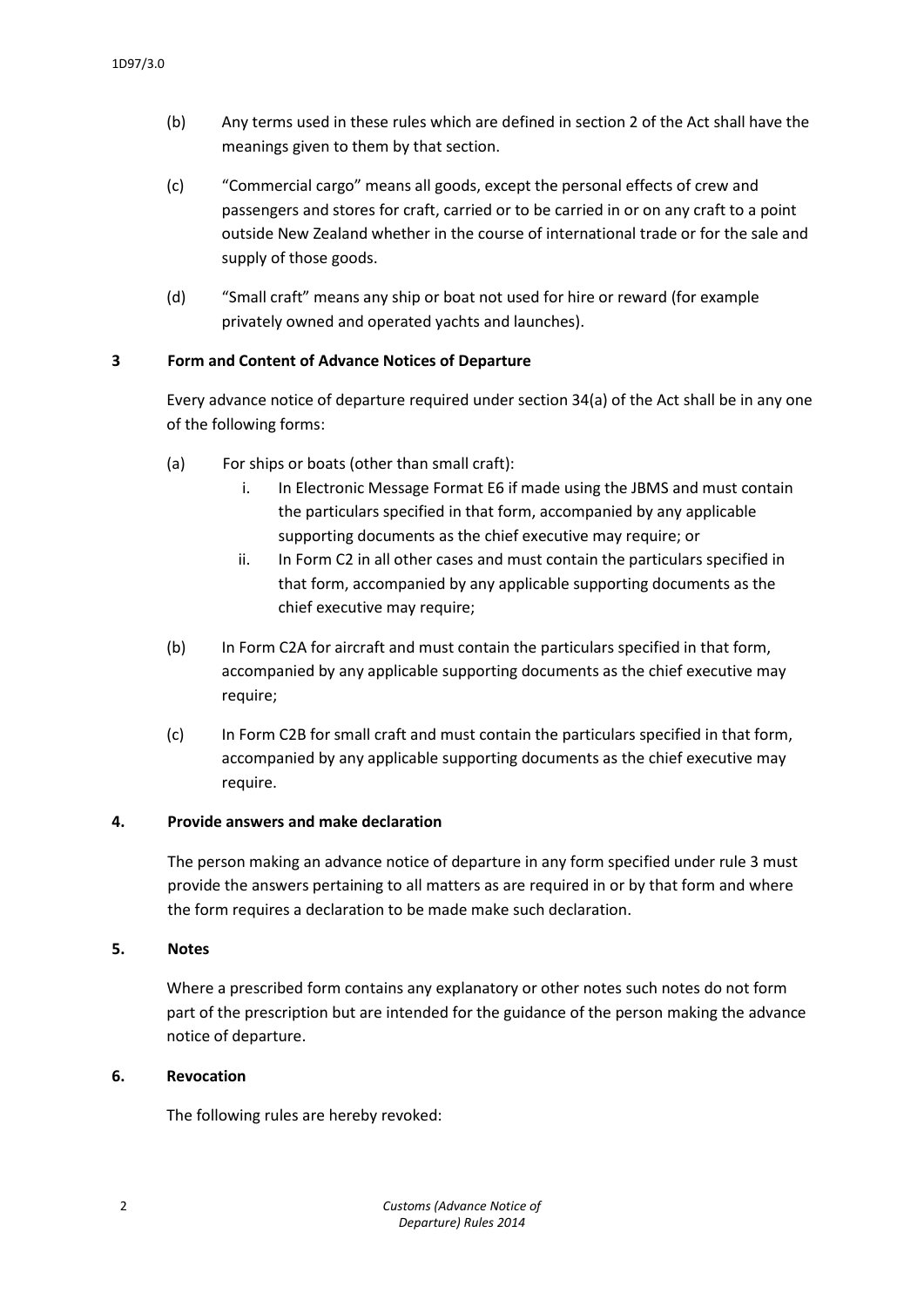- (a) Customs (Outward Report) Rules 2004<sup>1</sup>
- (b) Customs (Outward Report) Amendment Rules 2006<sup>2</sup>
- (c) Customs (Outward Report) Amendment Rules 2009<sup>3</sup>

**.** 

<sup>1</sup> New Zealand Gazette, 28 October 2004, No. 138, page 3412

<sup>2</sup> New Zealand Gazette, 9 November 2006, No. 132, page 3821

<sup>3</sup> New Zealand Gazette, 22 October 2009, No. 154, page 3747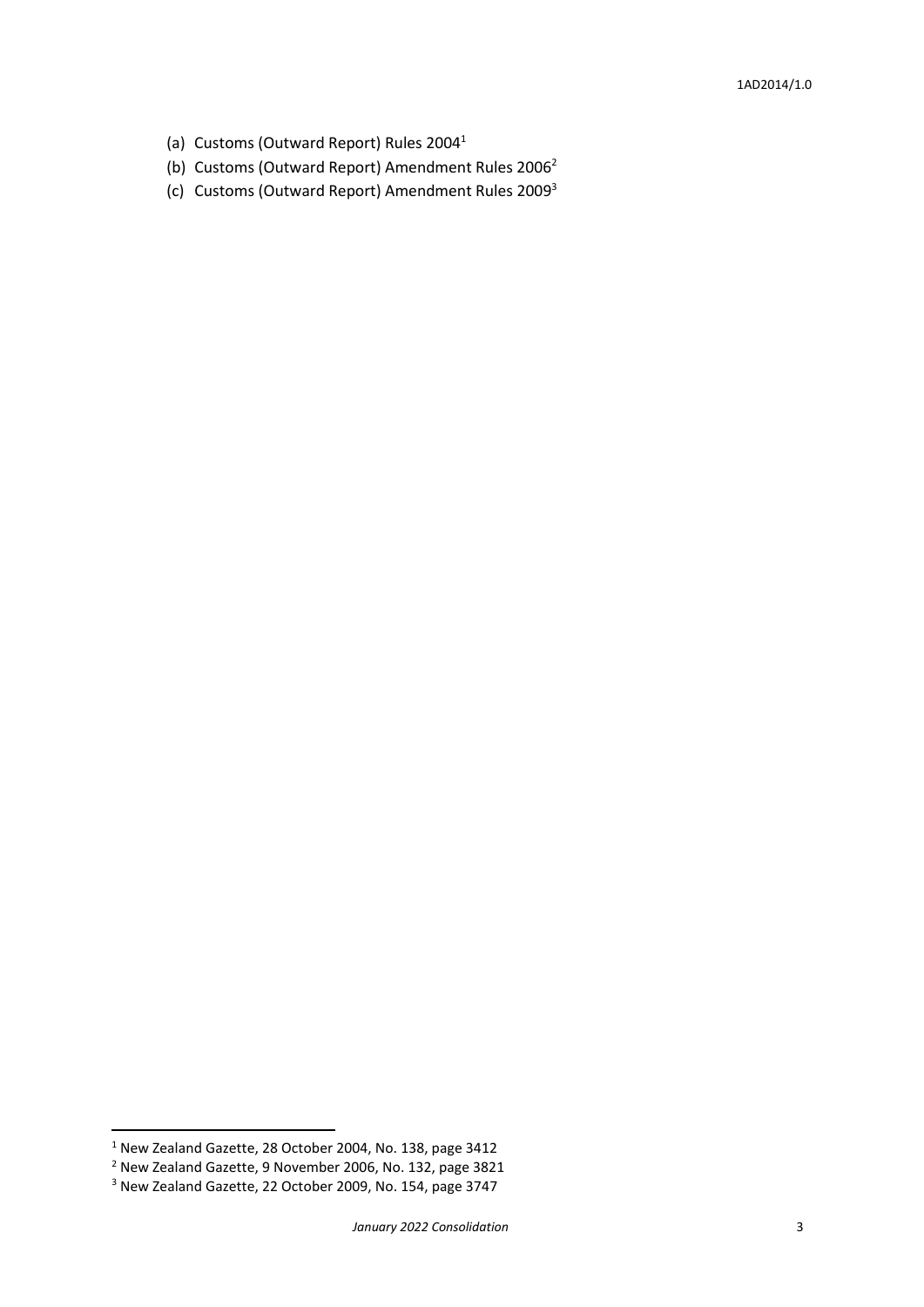#### **SCHEDULE**

**Form C2**

Refer to Customs (Advance Notice of Departure) Amendment Rules 2017.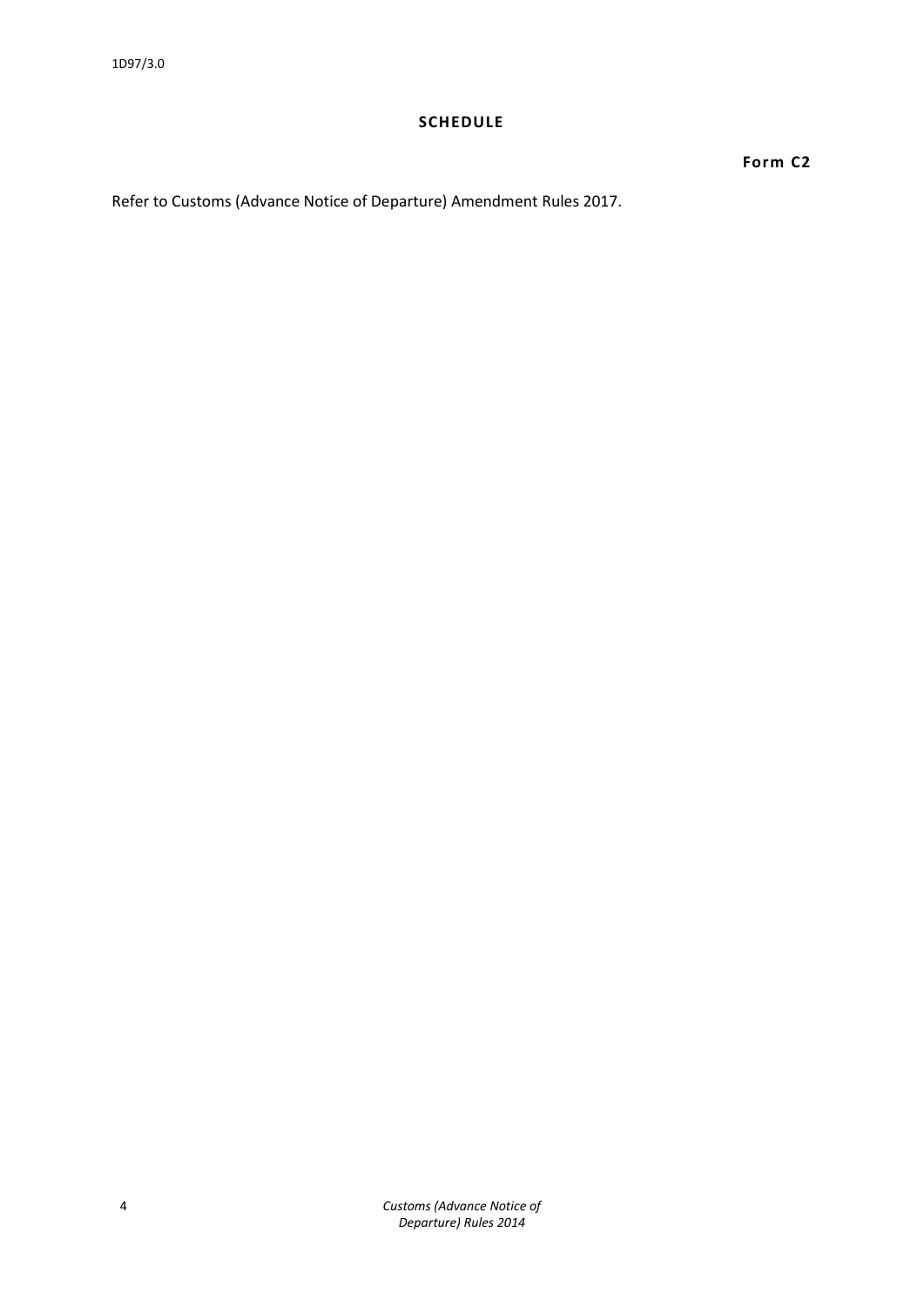## **Form C2A**

Refer to Customs (Advance Notice of Departure) Rules 2014.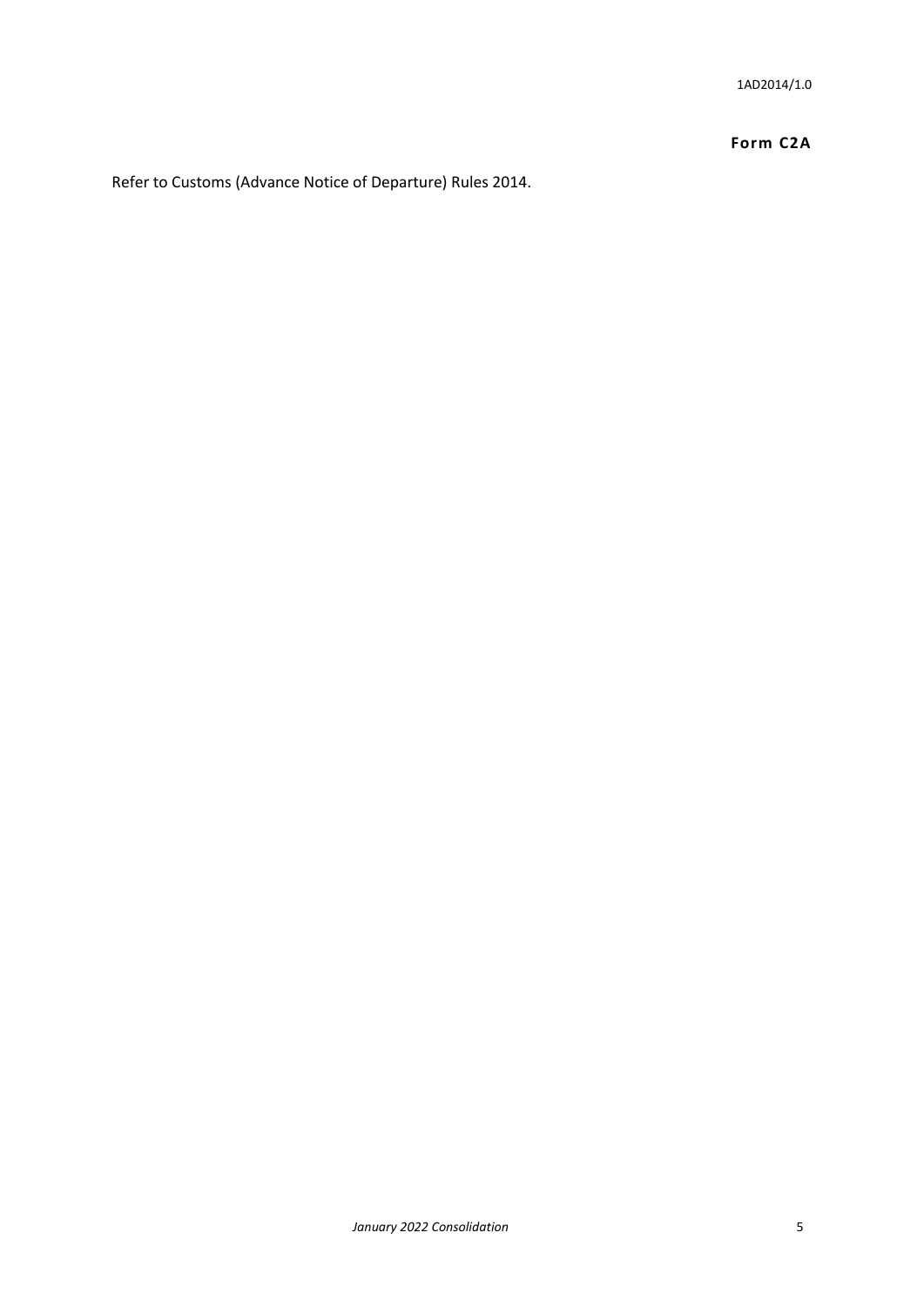Refer to Customs (Advance Notice of Departure) Amendment Rules 2016.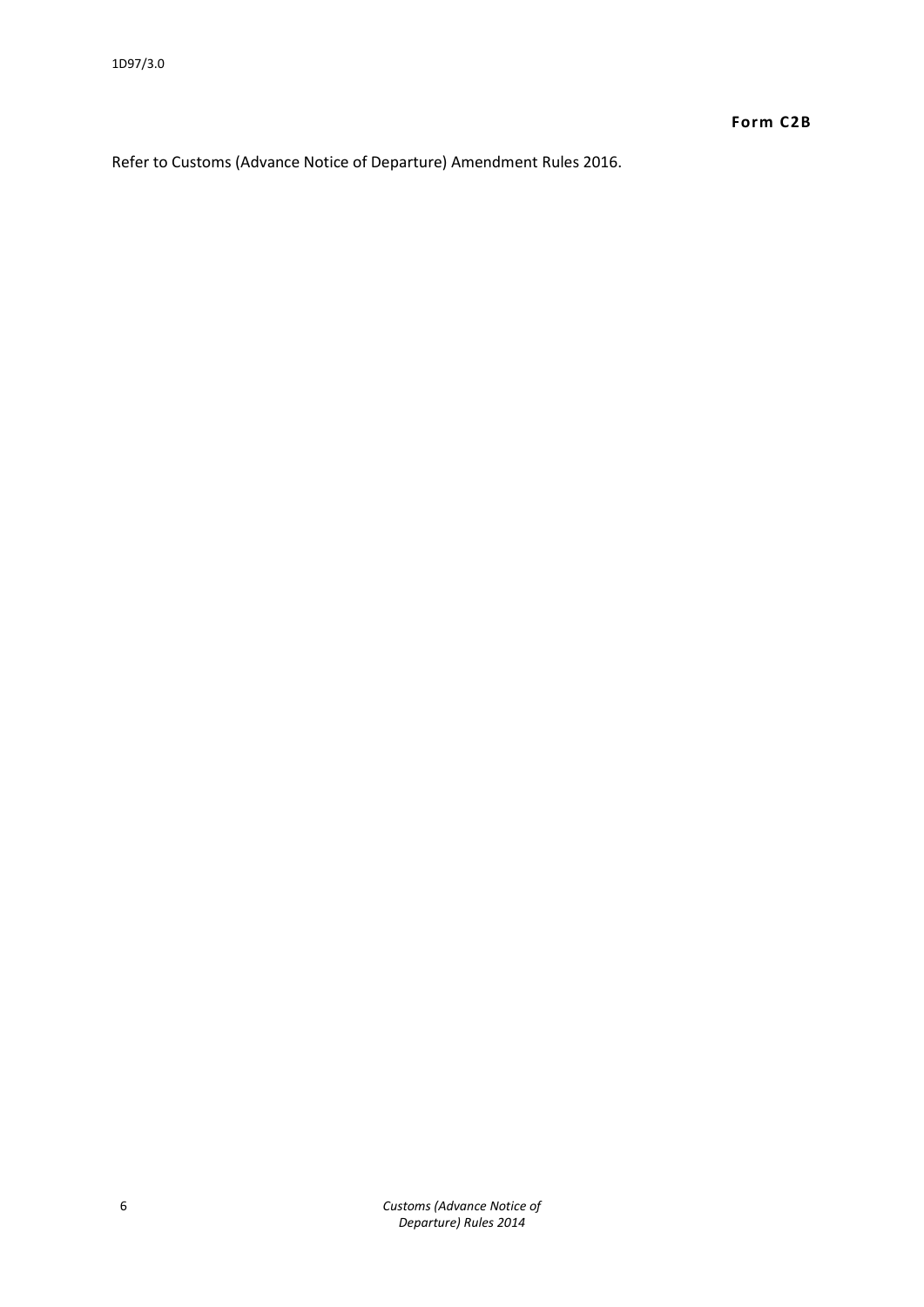#### **Electronic Message Format E6**

Transport Mode Submitter client code Senders reference number Ships agent client code Ships agent contact person name Ships agent contact person phone number

#### **Craft details**

Craft Type Craft Name Gross Tonnage Deadweight Tonnage Country and Port of Registration IMO / Lloyds Number (required for all vessels exceeding 100 tonnes) Craft Owner Craft Operator or Charterer

#### **Ships Master details**

Masters Name Masters email address

#### **Itinerary details**

Voyage Number Departure Date and Time New Zealand Port of Departure Overseas Port of Destination

#### **New Zealand Itinerary Line Item**

Port Date / Time of Arrival Date / Time of Departure

#### **Overseas Itinerary Line Item**

Port Scheduled Date / Time of Arrival Scheduled Date / Time of Departure

#### **Crew and Passengers**

Number of Crew Number of Crew that embarked the ship in New Zealand Number of Passengers Number of Passengers that embarked the ship in New Zealand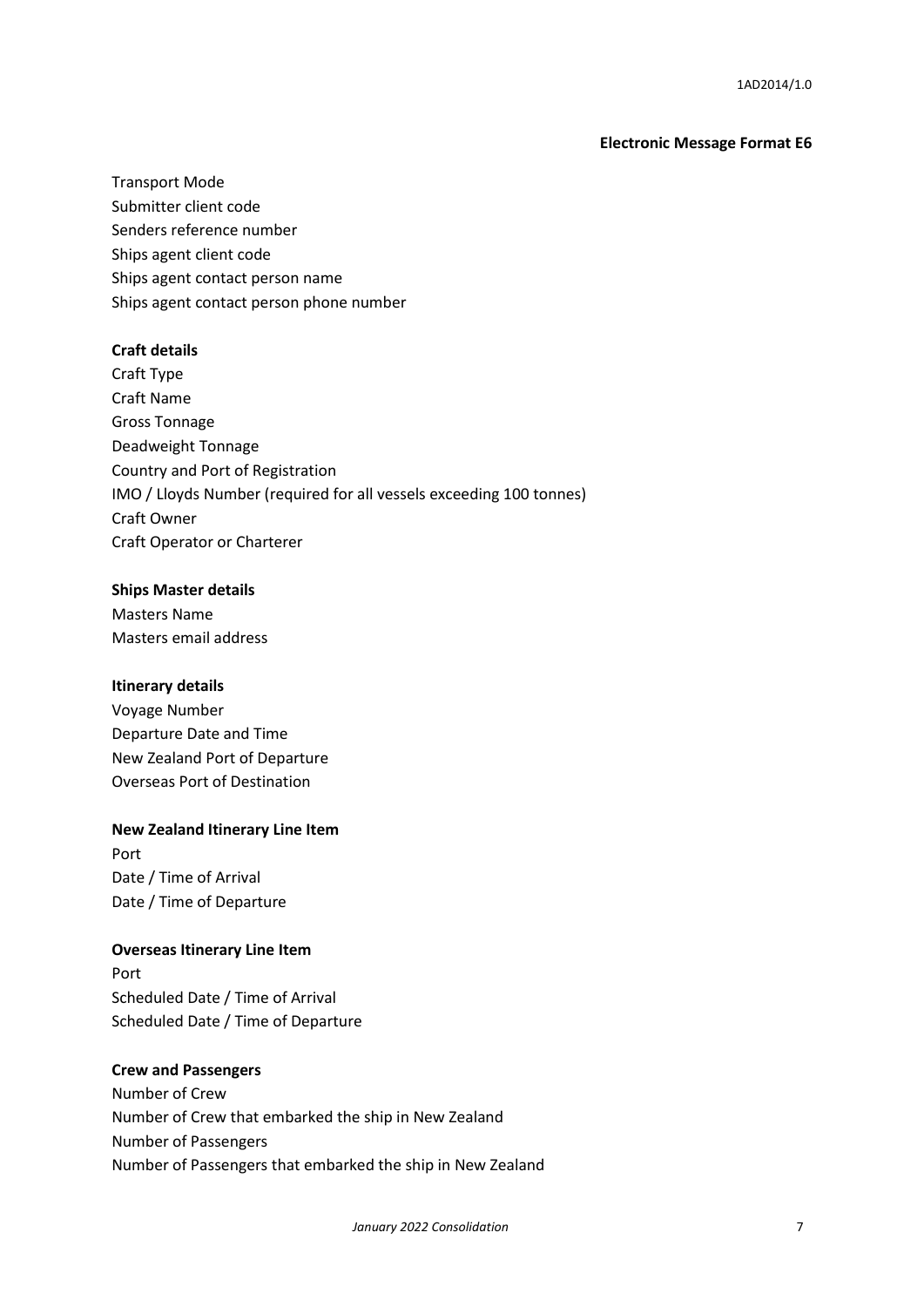1D97/3.0

Passenger Capacity

**General Information** Is the craft carrying cargo? (Y/N)

## **Cargo reporter line item (If Yes to carrying cargo – State details of cargo reporters)**

Cargo reporter name Number of outward cargo reports

## **If Oil tanker, list by port the details of persistent and non-persistent oil carried as cargo**

Port Oil type (persistent / non-persistent) Tonnage on Arrival Tonnage on Departure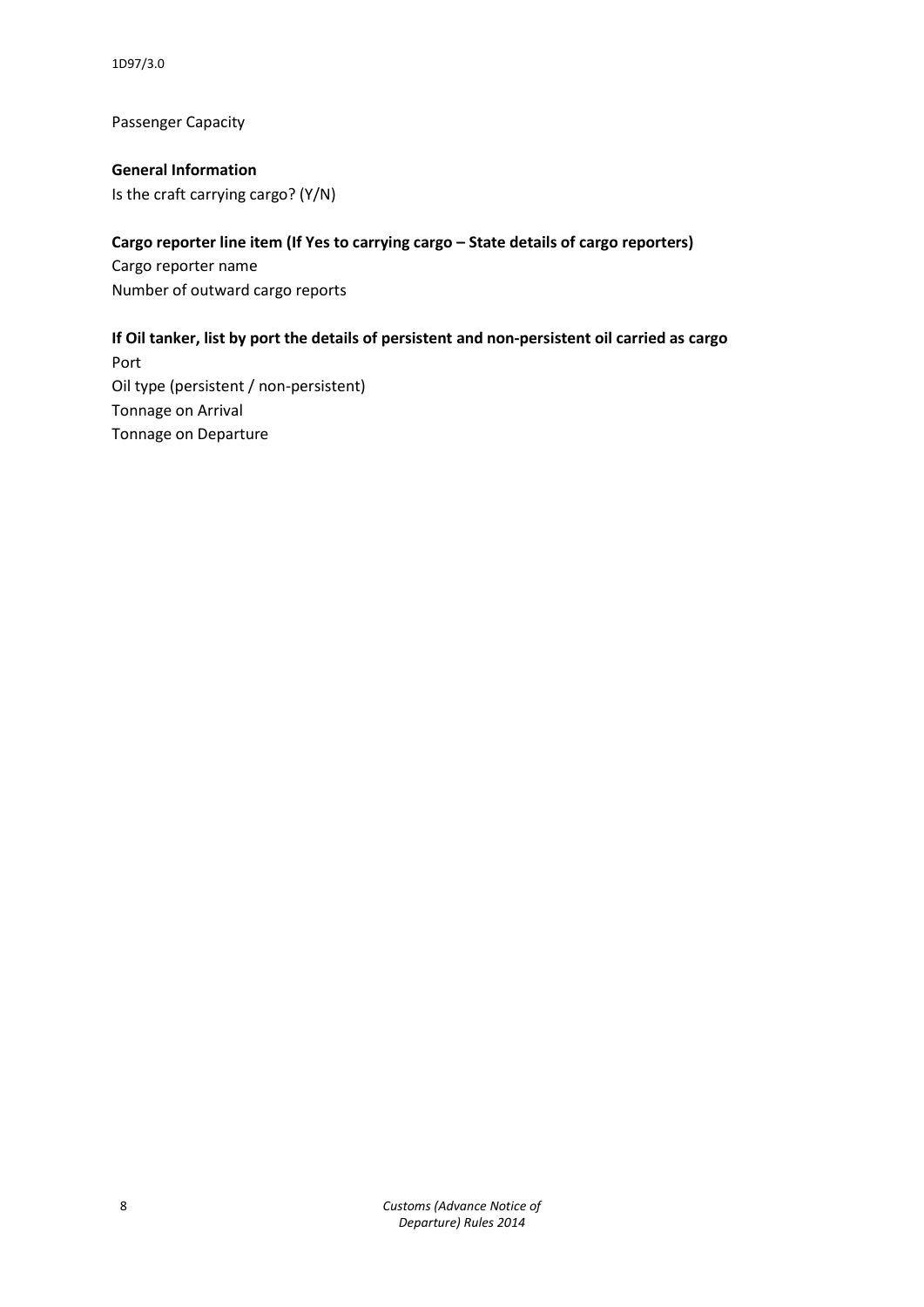Dated at Wellington this 12th day of June 2014.

\_\_\_\_\_\_\_\_\_\_\_\_\_\_\_

Carolyn Tremain Chief Executive